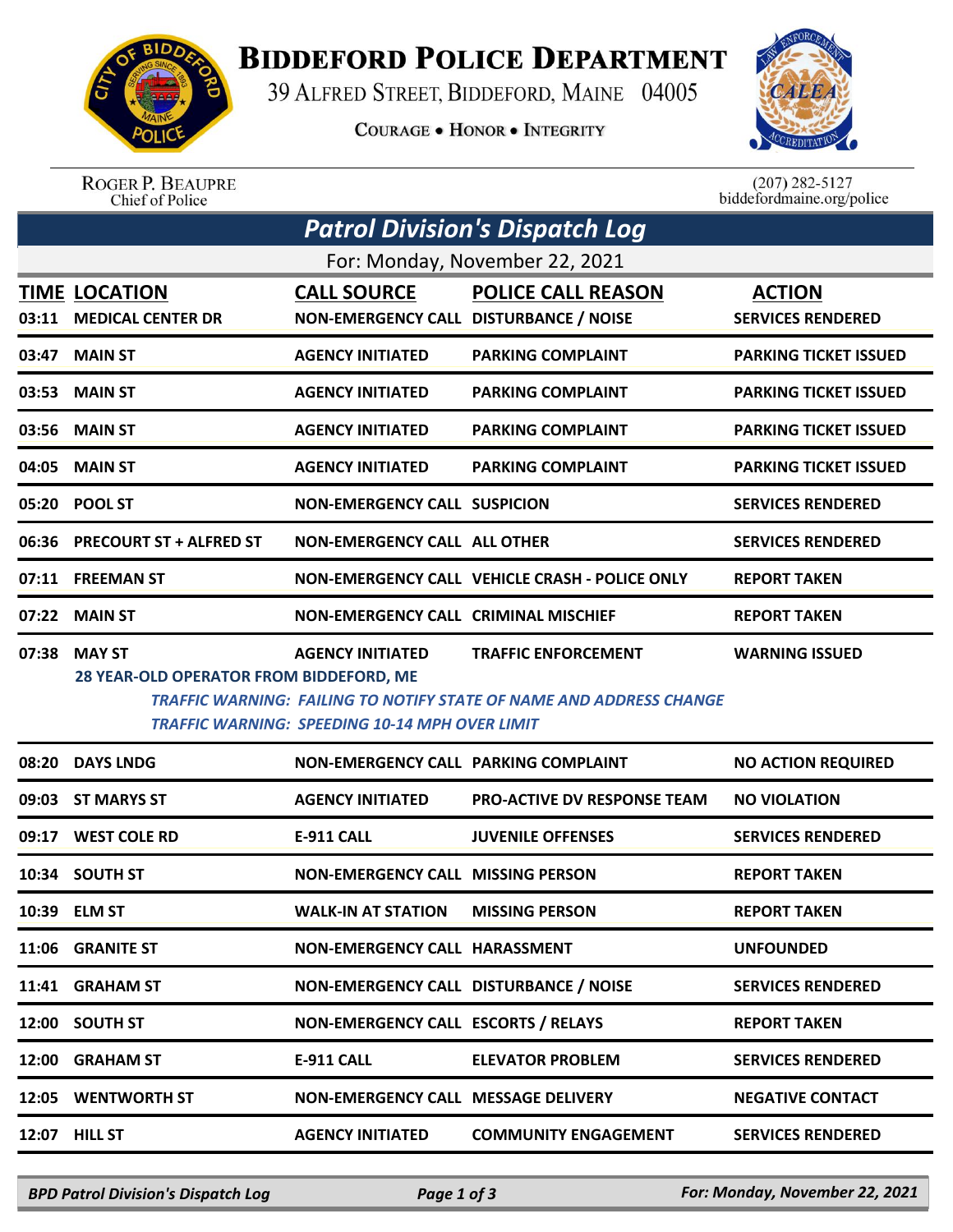|       | <b>TIME LOCATION</b><br>12:22 FOSS ST                                                                             | <b>CALL SOURCE</b><br><b>WALK-IN AT STATION</b>                                  | <b>POLICE CALL REASON</b><br><b>SEX OFFENDER REGISTRATION</b>                                                                                                            | <b>ACTION</b><br><b>REPORT TAKEN</b> |
|-------|-------------------------------------------------------------------------------------------------------------------|----------------------------------------------------------------------------------|--------------------------------------------------------------------------------------------------------------------------------------------------------------------------|--------------------------------------|
|       | 12:43 SOUTH ST                                                                                                    | <b>WALK-IN AT STATION</b>                                                        | <b>ARTICLES LOST/FOUND</b>                                                                                                                                               | <b>REPORT TAKEN</b>                  |
|       | 12:48 SOUTH ST                                                                                                    | <b>AGENCY INITIATED</b>                                                          | <b>OUT FOR FOLLOW UP</b>                                                                                                                                                 | <b>SERVICES RENDERED</b>             |
| 13:01 | <b>BELMONT AVE</b>                                                                                                | <b>WALK-IN AT STATION</b>                                                        | <b>PAPERWORK</b>                                                                                                                                                         | <b>SERVICES RENDERED</b>             |
| 13:20 | <b>MAY ST + AMHERST ST</b><br>90 YEAR-OLD OPERATOR FROM DAYTON, ME                                                | <b>AGENCY INITIATED</b><br><b>TRAFFIC WARNING: SPEEDING 10-14 MPH OVER LIMIT</b> | <b>TRAFFIC ENFORCEMENT</b>                                                                                                                                               | <b>WARNING ISSUED</b>                |
|       | 13:43 MAPLEWOOD AVE<br>DEFENDANT: JUVENILE - N  AGE: 16  RESIDENT OF: BIDDEFORD, ME<br><b>CHARGE: TERRORIZING</b> | NON-EMERGENCY CALL PAPERWORK                                                     |                                                                                                                                                                          | <b>SUMMONS ISSUED</b>                |
|       | 14:45 WENTWORTH ST                                                                                                |                                                                                  | NON-EMERGENCY CALL PRO-ACTIVE DV RESPONSE TEAM                                                                                                                           | <b>NO VIOLATION</b>                  |
|       | 14:55 ELM ST                                                                                                      | <b>NON-EMERGENCY CALL BOLO</b>                                                   |                                                                                                                                                                          | <b>SERVICES RENDERED</b>             |
|       | 15:19 POOL ST                                                                                                     | NON-EMERGENCY CALL CRIMINAL MISCHIEF                                             |                                                                                                                                                                          | <b>REPORT TAKEN</b>                  |
|       | 15:23 BRADBURY ST                                                                                                 | NON-EMERGENCY CALL PARKING COMPLAINT                                             |                                                                                                                                                                          | <b>SERVICES RENDERED</b>             |
|       | 15:23 ALFRED ST                                                                                                   |                                                                                  | NON-EMERGENCY CALL VEHICLE CRASH - POLICE ONLY                                                                                                                           | <b>STATE FORM TAKEN</b>              |
| 15:29 | <b>MAY ST</b><br>27 YEAR-OLD OPERATOR FROM BIDDEFORD, ME                                                          | <b>AGENCY INITIATED</b><br><b>TRAFFIC WARNING: SPEEDING 10-14 MPH OVER LIMIT</b> | <b>TRAFFIC ENFORCEMENT</b>                                                                                                                                               | <b>WARNING ISSUED</b>                |
|       | 15:37 WENTWORTH ST                                                                                                | E-911 CALL                                                                       | <b>DISTURBANCE / NOISE</b>                                                                                                                                               | <b>WARNING ISSUED</b>                |
|       | 15:44 ALFRED ST                                                                                                   | <b>AGENCY INITIATED</b>                                                          | <b>OUT FOR FOLLOW UP</b>                                                                                                                                                 | <b>NEGATIVE CONTACT</b>              |
|       | <b>16:04 MEDICAL CENTER DR</b><br>DEFENDANT: ALYSSA WHITE  AGE: 22  RESIDENT OF: SACO, ME                         | <b>NON-EMERGENCY CALL ASSAULT</b>                                                | <b>CHARGE: ASSAULT ON AN EMERGENCY MEDICAL CARE PROVIDER (FELONY)</b>                                                                                                    | <b>SUMMONS ISSUED</b>                |
| 16:55 | <b>BARRA RD</b>                                                                                                   |                                                                                  | NON-EMERGENCY CALL ARTICLES LOST/FOUND                                                                                                                                   | <b>SERVICES RENDERED</b>             |
|       | 17:28 WEST ST<br>33 YEAR-OLD OPERATOR FROM KENNEBUNKPORT, ME                                                      | <b>AGENCY INITIATED</b>                                                          | <b>TRAFFIC ENFORCEMENT</b><br><b>TRAFFIC WARNING: FAILING TO PRODUCE EVIDENCE OF VEHICLE INSURANCE</b><br>TRAFFIC WARNING: OPERATING VEHICLE WITH INADEQUATE REAR LIGHTS | <b>WARNING ISSUED</b>                |
|       | 17:30 ELM ST                                                                                                      | <b>AGENCY INITIATED</b>                                                          | PHONE FOLLOW UP                                                                                                                                                          | <b>SERVICES RENDERED</b>             |
|       | 17:45 BOULDER WAY                                                                                                 | <b>NON-EMERGENCY CALL THEFT</b>                                                  |                                                                                                                                                                          | <b>REPORT TAKEN</b>                  |
|       | 18:05 ALFRED ST + ANDREWS RD                                                                                      | <b>NON-EMERGENCY CALL BOLO</b>                                                   |                                                                                                                                                                          | <b>NEGATIVE CONTACT</b>              |
|       | 18:18 ALFRED ST                                                                                                   | E-911 CALL                                                                       | <b>SUSPICION</b>                                                                                                                                                         | <b>REPORT TAKEN</b>                  |
|       | 18:41 CUTTS ST                                                                                                    | <b>AGENCY INITIATED</b>                                                          | <b>OUT FOR FOLLOW UP</b>                                                                                                                                                 | <b>SERVICES RENDERED</b>             |
|       | 18:53 SOUTH ST                                                                                                    |                                                                                  | NON-EMERGENCY CALL ASSIST OTHER AGENCY                                                                                                                                   | <b>SERVICES RENDERED</b>             |

*BPD Patrol Division's Dispatch Log Page 2 of 3 For: Monday, November 22, 2021*